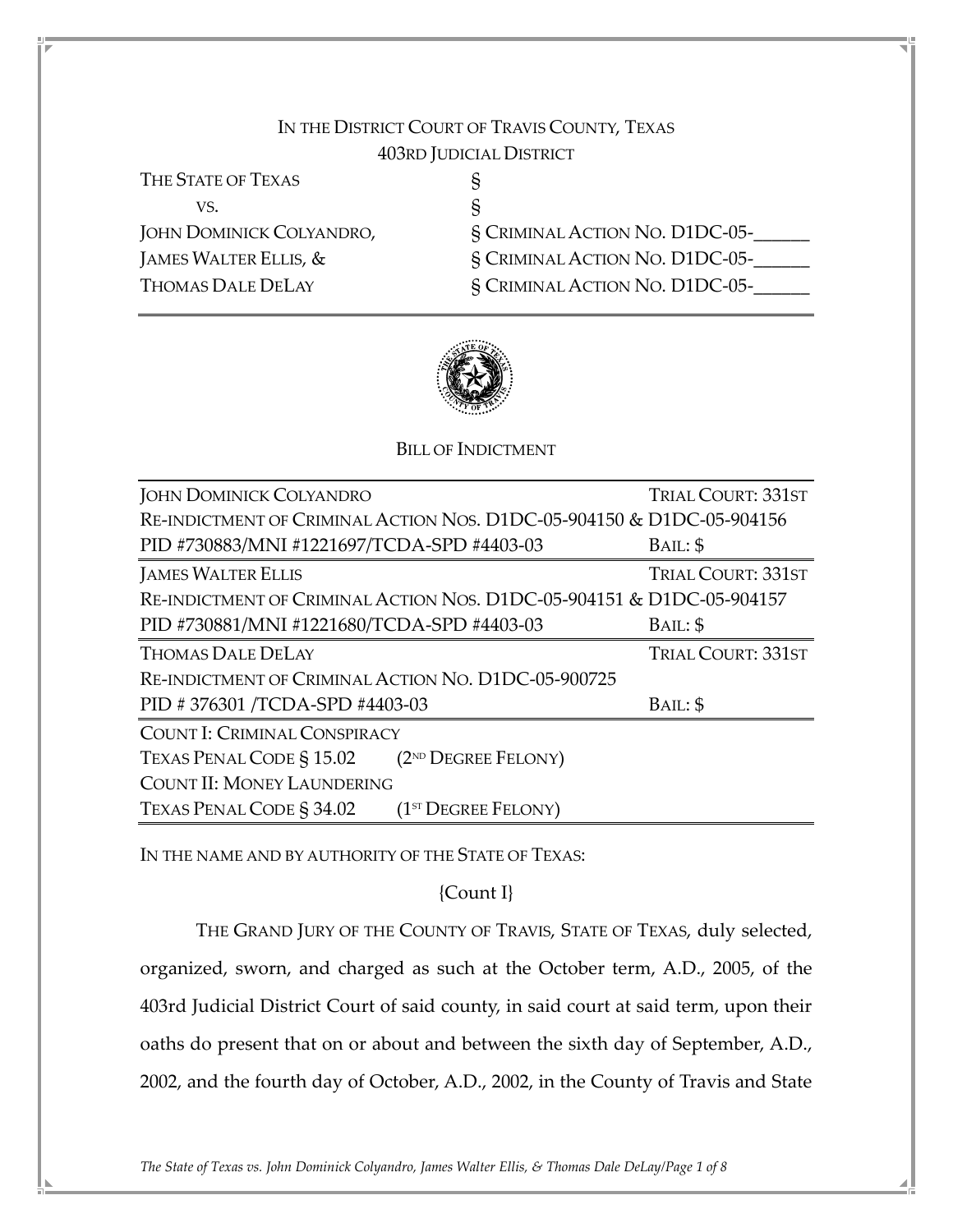of Texas,

#### JOHN DOMINICK COLYANDRO,

JAMES WALTER ELLIS, &

# THOMAS DALE DELAY,

the defendants herein, with intent that a felony be committed, to wit, with intent that the offense of knowingly making a political contribution to a candidate for the Texas House of Representatives in violation of Subchapter D of Chapter 253 of the Texas Election Code, a felony of the third degree, be committed, and with intent that the offense of money laundering of funds of the value of \$100,000 or more, a felony of the first degree, be committed, did agree with one or more persons, namely, John Dominick Colyandro, also known as "John Colyandro," James Walter Ellis, also known as "Jim Ellis," Thomas Dale DeLay, also known as "Tom DeLay," Texans for a Republican Majority PAC, also known as "TRMPAC," and the Republican National Committee, also known as "the RNC," that they or one or more of them engage in conduct that would constitute the aforesaid offense, and the defendant, John Dominick Colyandro, the defendant, James Walter Ellis, and the Republican National Committee, did perform an overt act in pursuance of the agreement, to wit:

- (1) on or about the tenth day of September, 2002, in Travis County, Texas, the defendant, John Dominick Colyandro, did sign the check reproduced at the conclusion of this count;
- (2) on or about the tenth day of September, 2002, in Travis County, Texas, the defendant, John Dominick Colyandro, did deliver the aforesaid check, and did cause the aforesaid check to be delivered, to Russell Anderson, an accountant for Texans for a Republican Majority PAC;
- (3) on or about the tenth day of September, 2002, in Travis County, Texas, the defendant, John Dominick Colyandro, did instruct the said Russell

The State of Texas vs. John Dominick Colyandro, James Walter Ellis, & Thomas Dale DeLay/Page 2 of 8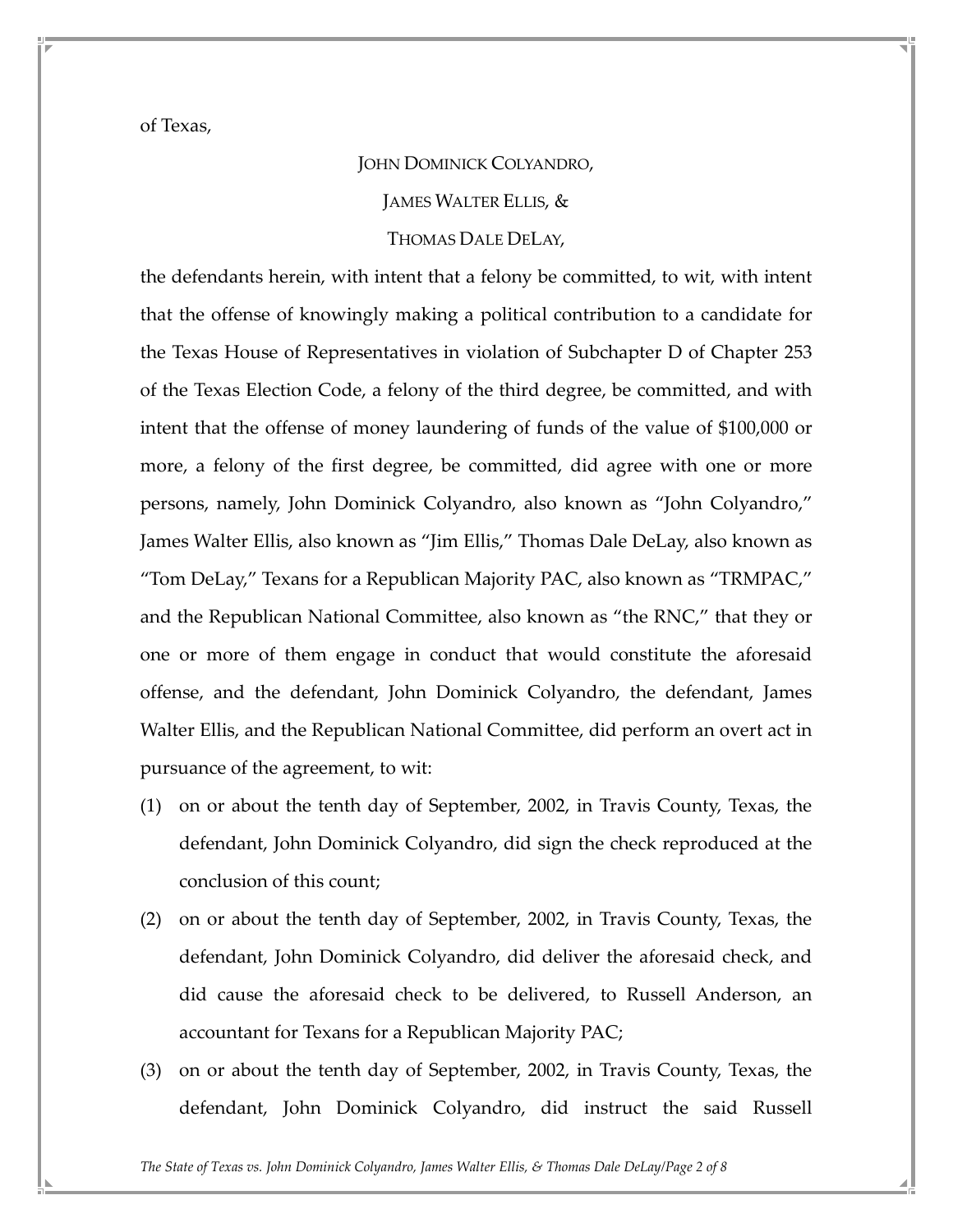Anderson to send the aforesaid check by overnight courier to the defendant, James Walter Ellis;

- (4) on or about the eleventh day of September, 2002, in Washington, D.C., the defendant, James Walter Ellis, did communicate with Terry Nelson, deputy chief of staff of the Republican National Committee, and did request and propose that, in exchange for their receipt of a contribution of a certain sum of money from Texans for a Republican Majority PAC, the Republican National Committee and the Republican National State Elections Committee, also known as "RNSEC," a nonfederal component and account of the Republican National Committee, make political contributions to several candidates for the Texas House of Representatives that were supported by Texans for a Republican Majority PAC;
- (5) on or about the thirteenth day of September, 2002, in Washington, D.C., the defendant, James Walter Ellis, did tender and deliver the aforesaid check, and did cause the aforesaid check to be tendered and delivered, to Terry Nelson and the Republican National Committee;
- (6) on or about the thirteenth day of September, 2002, in Washington, D.C., the defendant, James Walter Ellis, did provide the said Terry Nelson with a document that contained the names of several candidates for the Texas House of Representatives that were supported by Texans for a Republican Majority PAC, namely, Todd Baxter, Dwayne Bohac, Glenda Dawson, Dan Flynn, Rick Green, Jack Stick, and Larry Taylor, to whom the defendant, James Walter Ellis, requested and proposed that the Republican National Committee and the Republican National State Elections Committee make political contributions in exchange for the committees' receipt of the proceeds from the aforesaid check, and that contained amounts that the defendant, James Walter Ellis, and Texans for a Republican Majority PAC

The State of Texas vs. John Dominick Colyandro, James Walter Ellis, & Thomas Dale DeLay/Page 3 of 8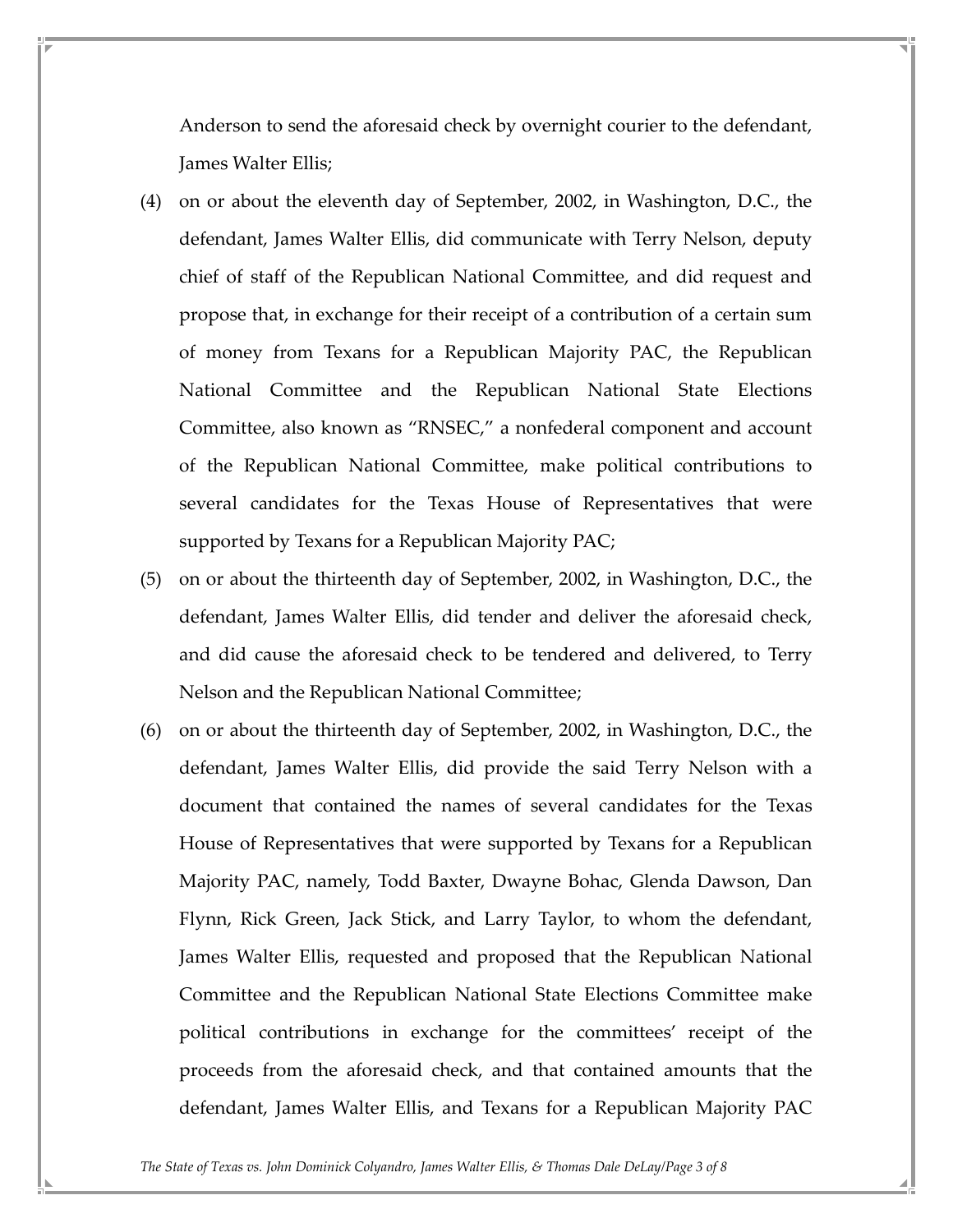suggested be contributed to each of the said candidates;

- (7) on or about the fourth day of October, 2002, in Washington, D.C., the Republican National Committee and the Republican National State Elections Committee did issue a check payable to the order of Friends of Todd Baxter in the amount of \$35,000 and did cause the said check to be delivered to the address of the aforesaid Todd Baxter in Travis County, Texas;
- (8) on or about the fourth day of October, 2002, in Washington, D.C., the Republican National Committee and the Republican National State Elections Committee did issue a check payable to the order of Bohac for Representative in the amount of \$20,000 and did cause the said check to be delivered to the address of the aforesaid Dwayne Bohac in Harris County, Texas;
- (9) on or about the fourth day of October, 2002, in Washington, D.C., the Republican National Committee and the Republican National State Elections Committee did issue a check payable to the order of Glenda Dawson for State Representative in the amount of \$40,000 and did cause the said check to be delivered to the address of the aforesaid Glenda Dawson in Brazoria County, Texas;
- (10) on or about the fourth day of October, 2002, in Washington, D.C., the Republican National Committee and the Republican National State Elections Committee did issue a check payable to the order of the Dan Flynn Campaign Fund in the amount of \$20,000 and did cause the said check to be delivered to the address of the aforesaid Dan Flynn in Van Zandt County, Texas;
- (11) on or about the fourth day of October, 2002, in Washington, D.C., the Republican National Committee and the Republican National State

The State of Texas vs. John Dominick Colyandro, James Walter Ellis, & Thomas Dale DeLay/Page 4 of 8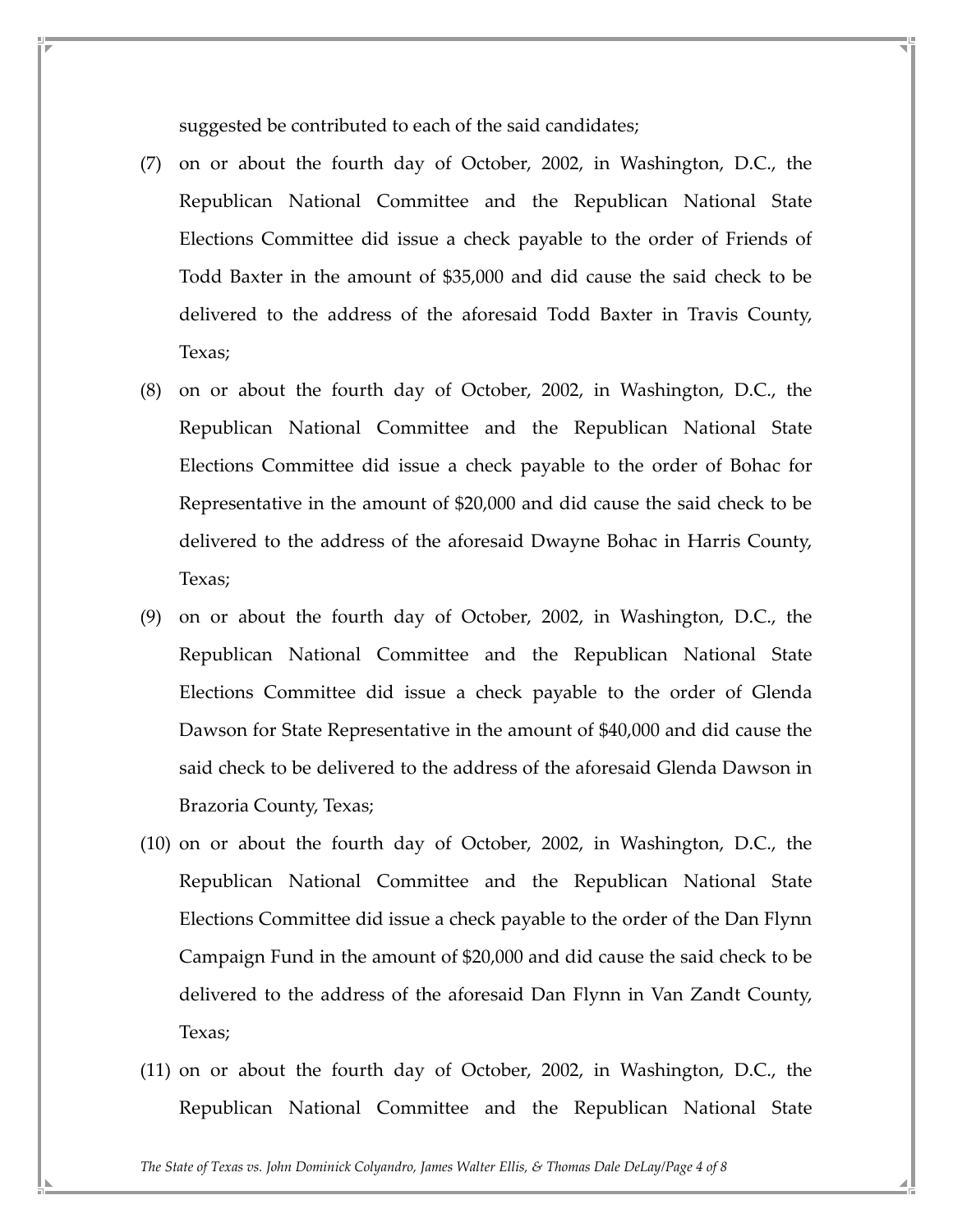Elections Committee did issue a check payable to the order of the Rick Green Team in the amount of \$20,000 and did cause the said check to be delivered to the address of the aforesaid Rick Green in Hays County, Texas;

- (12) on or about the fourth day of October, 2002, in Washington, D.C., the Republican National Committee and the Republican National State Elections Committee did issue a check payable to the order of Jack Stick for State Representative in the amount of \$35,000 and did cause the said check to be delivered to the address of the aforesaid Jack Stick in Travis County, Texas; and
- (13) on or about the fourth day of October, 2002, in Washington, D.C., the Republican National Committee and the Republican National State Elections Committee did issue a check payable to the order of the Coalition to Elect Larry Taylor in the amount of \$20,000 and did cause the said check to be delivered to the address of the aforesaid Larry Taylor in Galveston County, Texas.

[INDICTMENT EXHIBIT]

|  | stand Security exhausted decourse. See back for details 180<br>TEXANS FOR A. REPUBLICAN MAJORITY PAC | 1161          |
|--|------------------------------------------------------------------------------------------------------|---------------|
|  | 400 W. 15TH ST. STE 600<br>AUSTIN, TX 78701-1673<br>DATE SEOT 13, 2002                               | 35-2/1130 T)  |
|  | 210115581 171 3705 4119 18 740,000. 1%<br><b>PAY</b><br>TO THE OF                                    |               |
|  | chid nive tythousand and Troo<br>Bank of America.                                                    | DOLLARS & EXT |
|  | ACH BT 111000025                                                                                     |               |
|  | FOR.<br>"001161" :113000023: 005740360586                                                            | ,0019000000   |
|  |                                                                                                      |               |

## {Count II}

THE GRAND JURY FURTHER PRESENT that on or about the fourth day of October, A.D., 2002, in the County of Travis and State of Texas, the defendants,

The State of Texas vs. John Dominick Colyandro, James Walter Ellis, & Thomas Dale DeLay/Page 5 of 8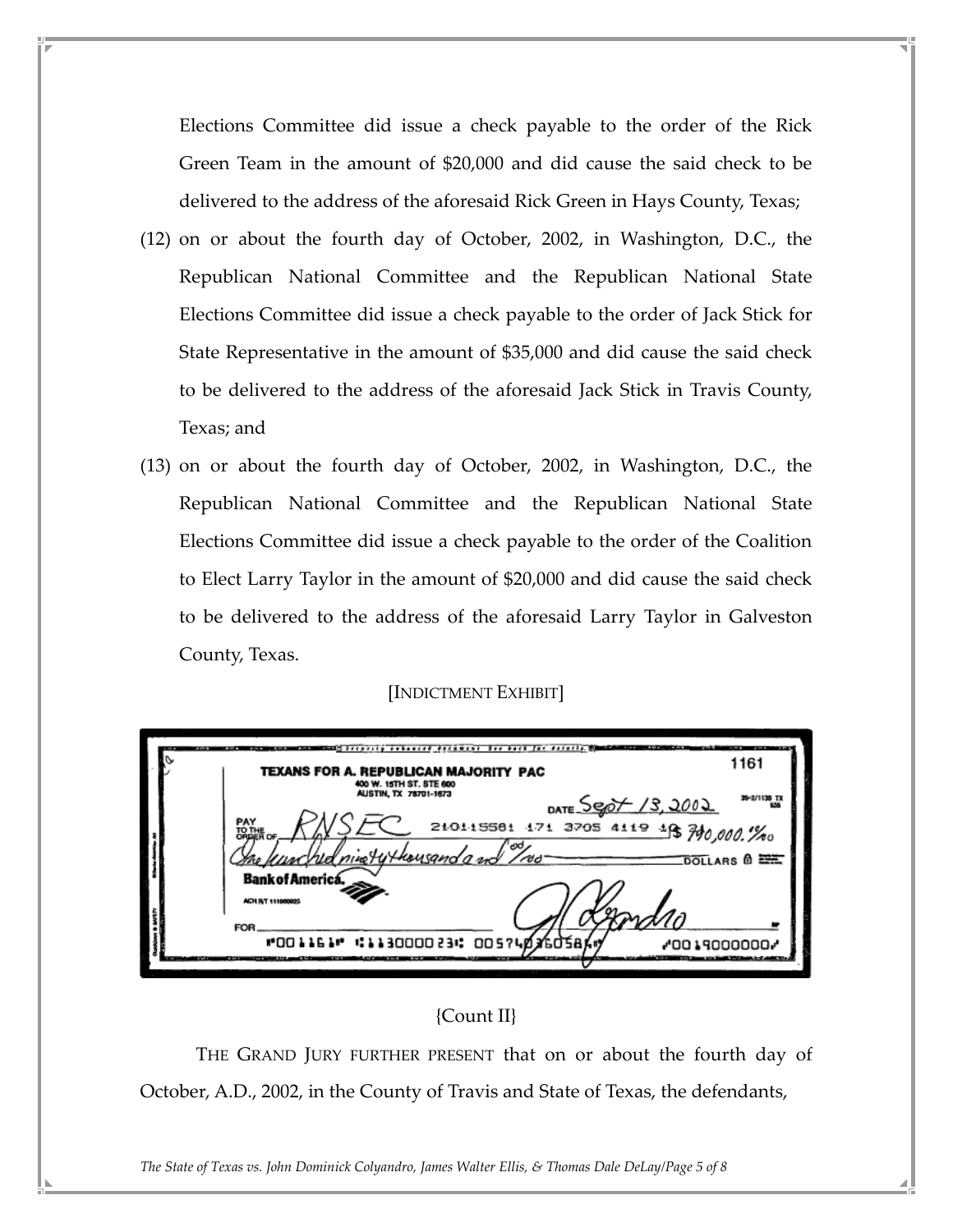# JOHN DOMINICK COLYANDRO, JAMES WALTER ELLIS, & THOMAS DALE DELAY,

did knowingly conduct, supervise, and facilitate a transaction involving the proceeds of criminal activity that constituted an offense classified as a felony under the laws of this state, to wit, the offense of knowingly making a political contribution in violation of Subchapter D of Chapter 253 of the Texas Election Code, a felony violation of Section 253.003 of the Election Code; that the aforesaid transaction consisted of the transfer of funds of the aggregate value of \$190,000 from the Republican National Committee and the Republican National State Elections Committee, a nonfederal component and account of the Republican National Committee, to several candidates for the Texas House of Representatives that were supported by Texans for a Republican Majority PAC, namely, Todd Baxter, Dwayne Bohac, Glenda Dawson, Dan Flynn, Rick Green, Jack Stick, and Larry Taylor; that the defendants conducted, supervised, and facilitated the aforesaid transaction by:

- (1) negotiating with Terry Nelson, deputy chief of staff of the Republican National Committee, for an agreement, arrangement, and understanding whereby Texans for a Republican Majority PAC would make a contribution of a certain sum of money to the Republican National Committee and its nonfederal component and account, the Republican National State Elections Committee, and whereby the Republican National Committee and the Republican National State Elections Committee would make contributions to the aforesaid candidates;
- (2) providing the said Terry Nelson with certain information concerning contributions to be made by the Republican National Committee and the Republican National State Elections Committee to the said candidates, to

The State of Texas vs. John Dominick Colyandro, James Walter Ellis, & Thomas Dale DeLay/Page 6 of 8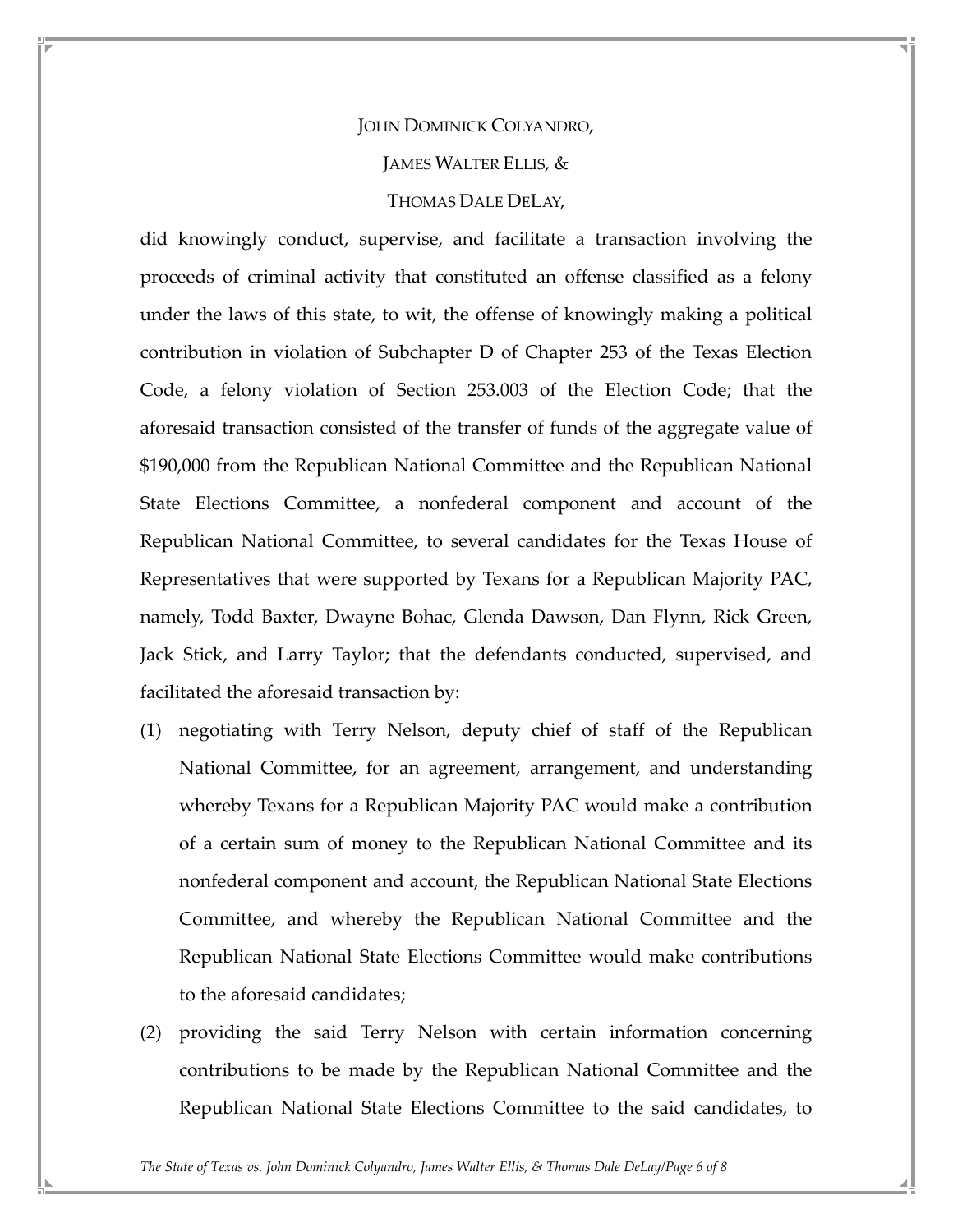wit, the names of the said candidates and amounts that Texans for a Republican Majority PAC suggested be contributed to each of the said candidates;

- (3) signing the check reproduced at the conclusion of this count; and
- (4) transferring funds of the value of \$190,000 from Texans for a Republican Majority PAC to the Republican National Committee and the Republican National State Elections Committee;

and that the value of the funds that constituted the aforesaid proceeds of criminal activity was \$100,000 or more.

## [INDICTMENT EXHIBIT]



THE GRAND JURY FURTHER PRESENT that on or about the thirteenth day of September, A.D., 2005, in Criminal Action No. D1DC-05-904150, the Grand Jury of the County of Travis, State of Texas, duly selected, organized, sworn, and charged as such at the April term, A.D., 2005, of the 147th Judicial District Court of said county, in said court at said term, upon their oaths did present an indictment charging the defendant, JOHN DOMINICK COLYANDRO, with the offense hereinbefore charged in Count I of this indictment, and the said indictment was pending in the 331st Judicial District Court of Travis County, Texas at the time of the presentment of this indictment.

The State of Texas vs. John Dominick Colyandro, James Walter Ellis, & Thomas Dale DeLay/Page 7 of 8